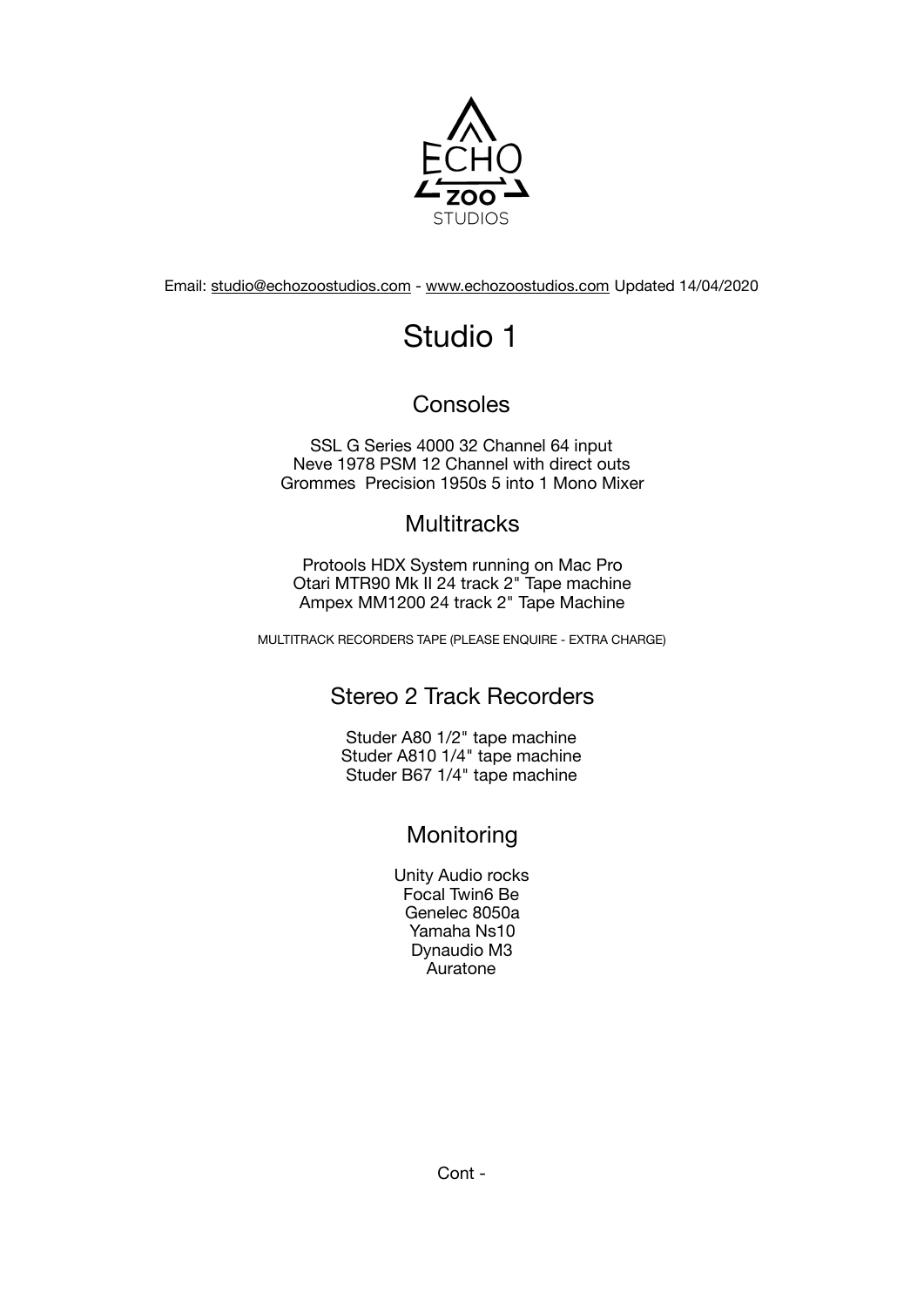## Outboard Mic pre's and Eq

Neve 4080 - 4 x Neve 1080 Mic Pre - F Focusrite ISA115 Mono Mic pre & Eq x 2 DAV BG1 Broadhurst Gardens dual Mic Pre - F RCA Germanium mono Mic Pre - F Quad Eight AM4 Dual Mic Pre & DI - F Quad Eight LA24 Dual Mic Pre & DI - F 8 Racked Channels of vintage Trident TSM Cartec/Pultec EQ1A Valve EQs X 3 SSL Fusion Stereo Mix Bus Processor Universal Audio Twinfinity Avalon U5 Bass Pre

## Outboard Compressors & Limiters

POM Fairchild 670 MkII Valve - F Urie 1176 Blackface rev 4 ( original ) X 2 Stam Audio 1176 Blue Stripe DBX 165 Dual mono with stereo link Empirical Lab EL8 Distressors X 2 Neve 2254 Compressor Limiter X 2 - F Trident Audio Designs Dual Mono Compressor Custom LA2A Optical Limiter with Sowter Transformer Federal Vari-Mu Tube Mono Compressor Joe Meek Sc2 Stereo Compressor Ridge Farm Boiler Mk1 Stereo Limiter-Distortion Unit

# Reverbs & Fx

Lexicon 480l with Larc Klark Teknik DN780 -F EMT-Goldfoil Plate EMT 140 Plate - F AKG BX20 Spring Reverb Wem Copicat Echoplex Tape Delay - F Korg SE 500 Tape Delay - F Electrix Warp Factory Vocoder - F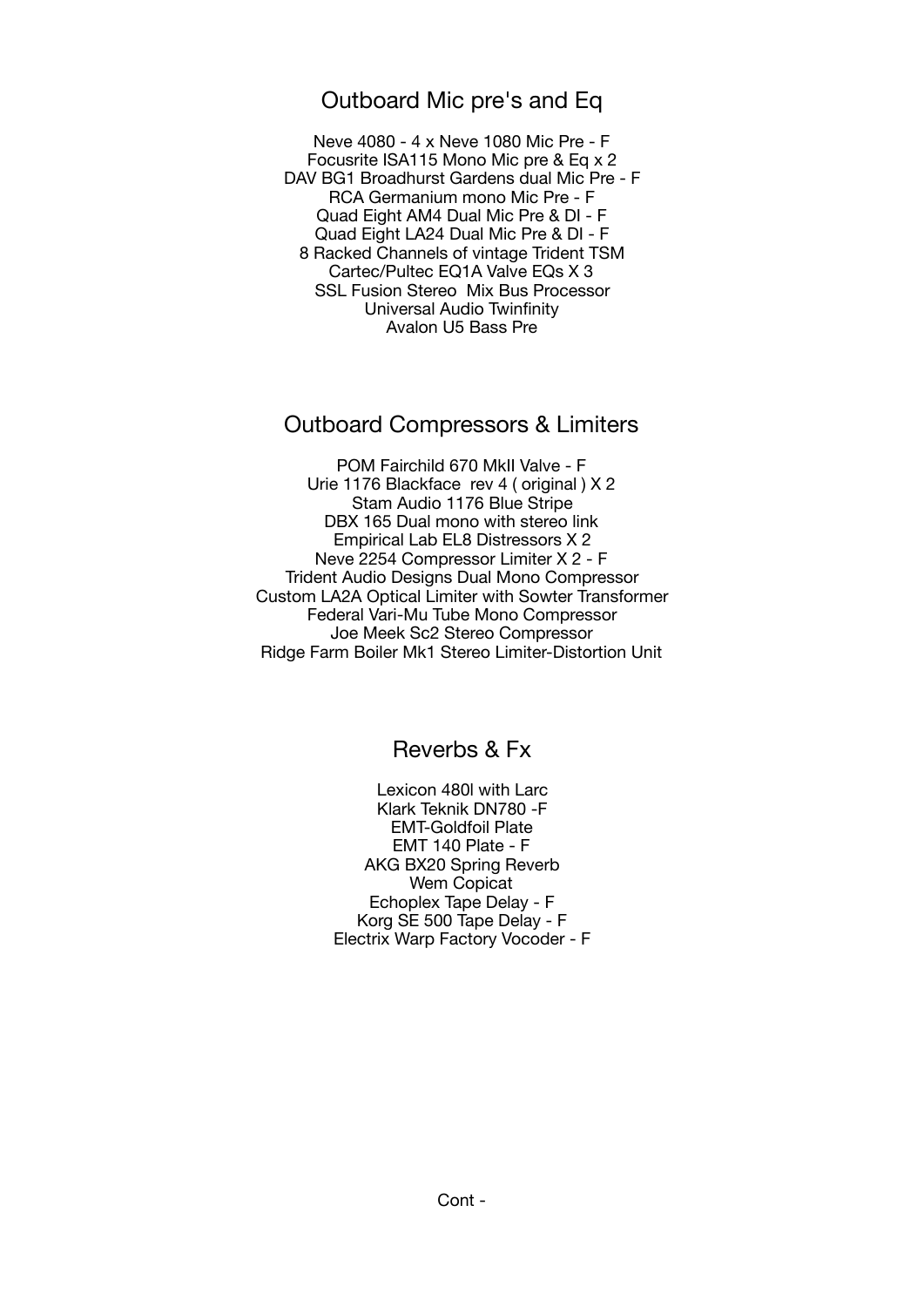## **Microphones**

Neumann U47 Longbody Tube ( Original VF14 ) Neumann U47 Fet Neumann U67 Tube Neumann U87 X 4 Neumann KM84i X 4 Neumann KM56 Tube Neumann M149 Tube BeesNeez M149 Tube Funkenwerk M49 Tube Peluso P12 Tube AKG C28 Tube AKG 414ULS AKG D12 AKG D112 X 2 AKG 451 X 5 AKG D224E X 4 Audio Technica 4047 X 2 Beyerdynamic M69 X 2 Beyerdynamic M88 X 2 Beyerdynamic M101N Beyerdynamic M260NC X 2 Ball & Biscuit Calrec CM 1050C CROWN PZM Boundary X 2 COLES 4048 X 2 Electrovoice RE20 X 4 Electrovoice RE16 Sennheiser 421 X 5 Shure SM7B Shure SM57 X 7 Shure SM58 X 2 Schoeps V4U X 2 Sub Kick - Custom Josephson C42 MP X 2 Cascade Fathead X 2 Siemens Binaural with Dummy Head

## Keyboards

Piano

Yamaha C2 Baby Grand Piano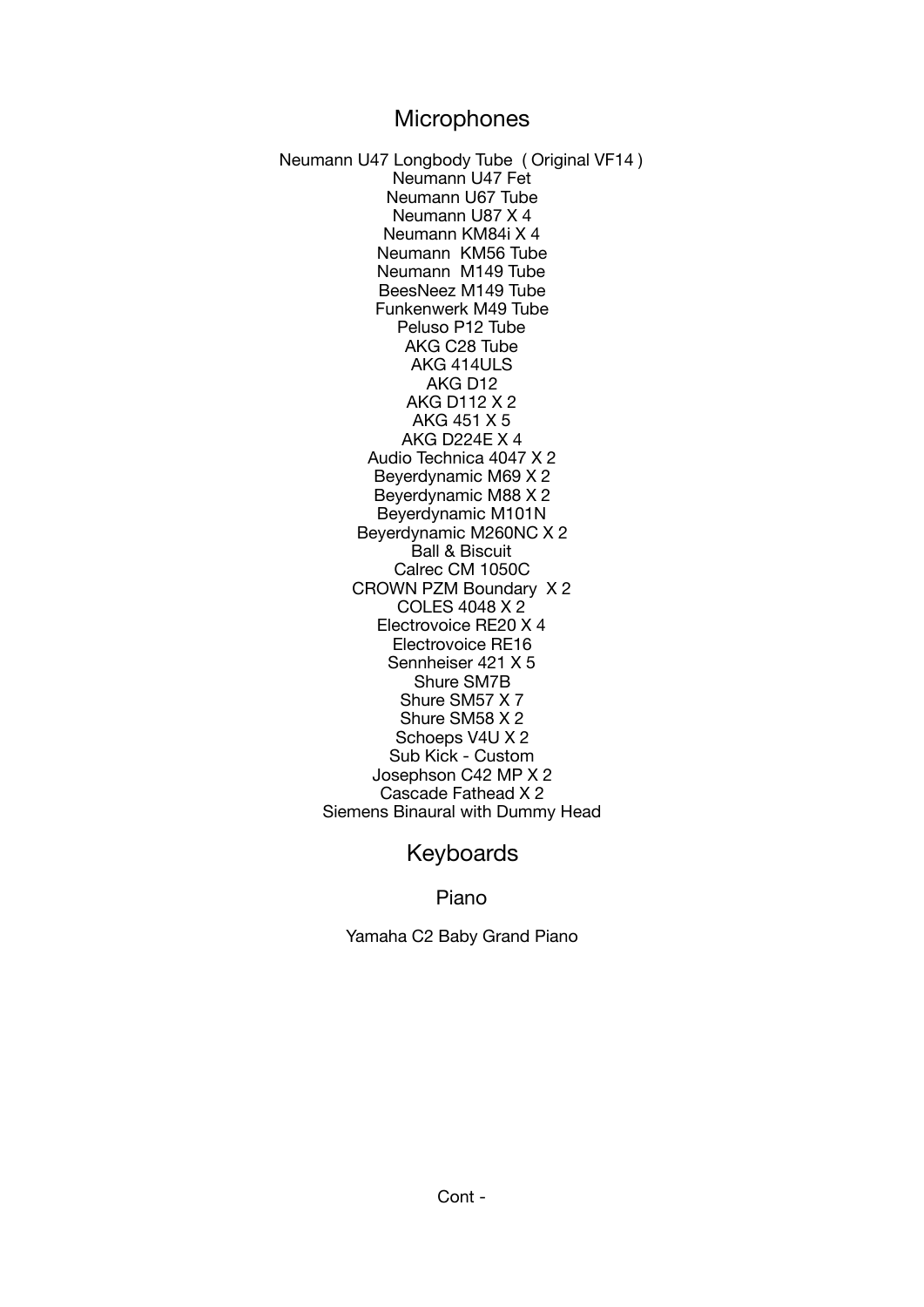## Electro Mechanical & Organs

Hammond C3 with 147 Leslie Cabinet Rhodes 73 Mk1 Wurlitzer EP 200A Farfisa VIP Vox Continental 300

## **Synthesizers**

Roland Jupiter 8 Roland Jupiter 6 Roland Jupiter 4 Roland Juno 6 with Kenton Midi Kit Roland Juno 106 Roland Sh101 Roland Sh3A Moog Minimoog Model D Custom 1970s Minimoog Clone Moog Prodigy Moog Taurus II JEN SX1000 Logan String Machine Etherwave Theremin Doepfer Dark Energy Korg Delta Korg Mini 700s Siel Cruise **Stylophone** Styophone Gen 1 X Crumar Bit99 Roland System 1 Oberheim DMX Drum Machine

## Guitars and Basses

#### **Guitars**

Fender Telecaster - 90s Fender Stratocaster - 90s Fender Baritone Guitar Hagström Viking Burns Marquee Harmony H100 Danelectro 12 String Fender 6 String Acoustic Fender 12 String Acoustic

#### Basses

Fender Precisions Custom Shop Fender Jazz Dan Armstrong London Bass ( with sliding pickup ) Epiphone Thunderbird

Cont -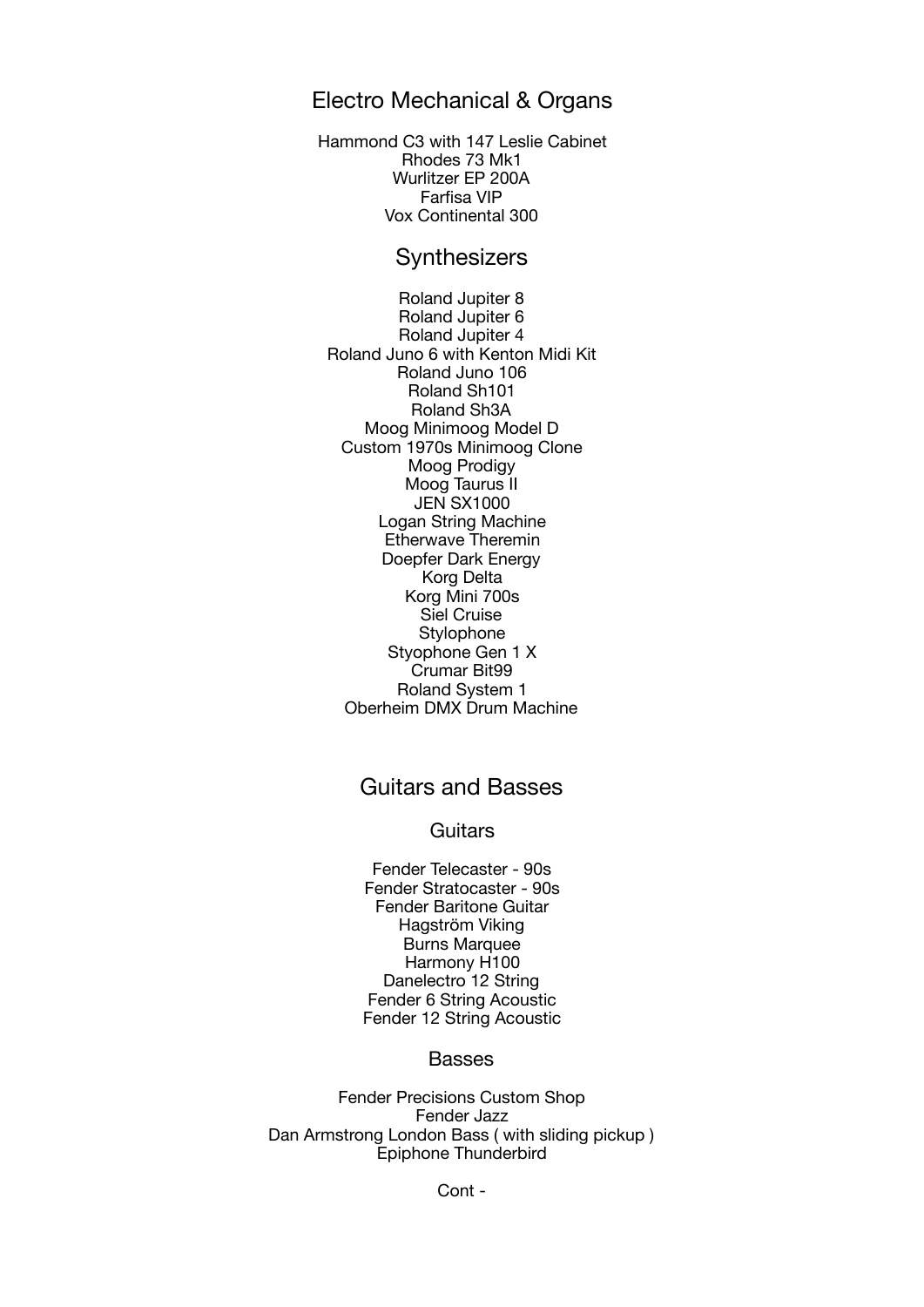## Amplification

Vox Ac30 HW2 Vox Ac30 30 Year Anniversary Edition Orange AD30 90's Version -100w Ampeg vt-22 ( The Keef ) X 2 Fender Deville Fender Deville Blues Custom Fender Deluxe Fender Reverb 1968 Fender Reverb Twin 1968 BadCat Marshall JCM100 - 70s SoundCity 120 - 70s Fender Bassman Ampeg SVT Classic H+H 112 Ampex Valve Amp 10w

## Drums

Gretsch 1980 Maple 4 Piece Kit Slingerland 60's 3 Piece Kit #1 Slingerland 60's 3 Piece Kit #2 Jalapeño Custom 3 Piece Kit Various Snares and Kik Drums

+ C+C, DW, Yamaha available for separate hire from Botty Hire onsite.

#### Miscellaneous

Baroque Type Timpani Tubular Bells Glock Xylophone Autoharp General Percussion

Please Note - All Microphones, Instruments and equipment marked " F " are shared between studio 1&2 but special requests can be made to reserve any particular requirements for sessions if necessary. Also we pride ourselves in keeping all of our equipment & instruments in well maintained fully working order, but as with all vintage and new gear it can be temperamental or fail suddenly for which we cannot take any responsibility. That being said we employ excellent techs and have more than enough choice to make sure your session runs smoothly.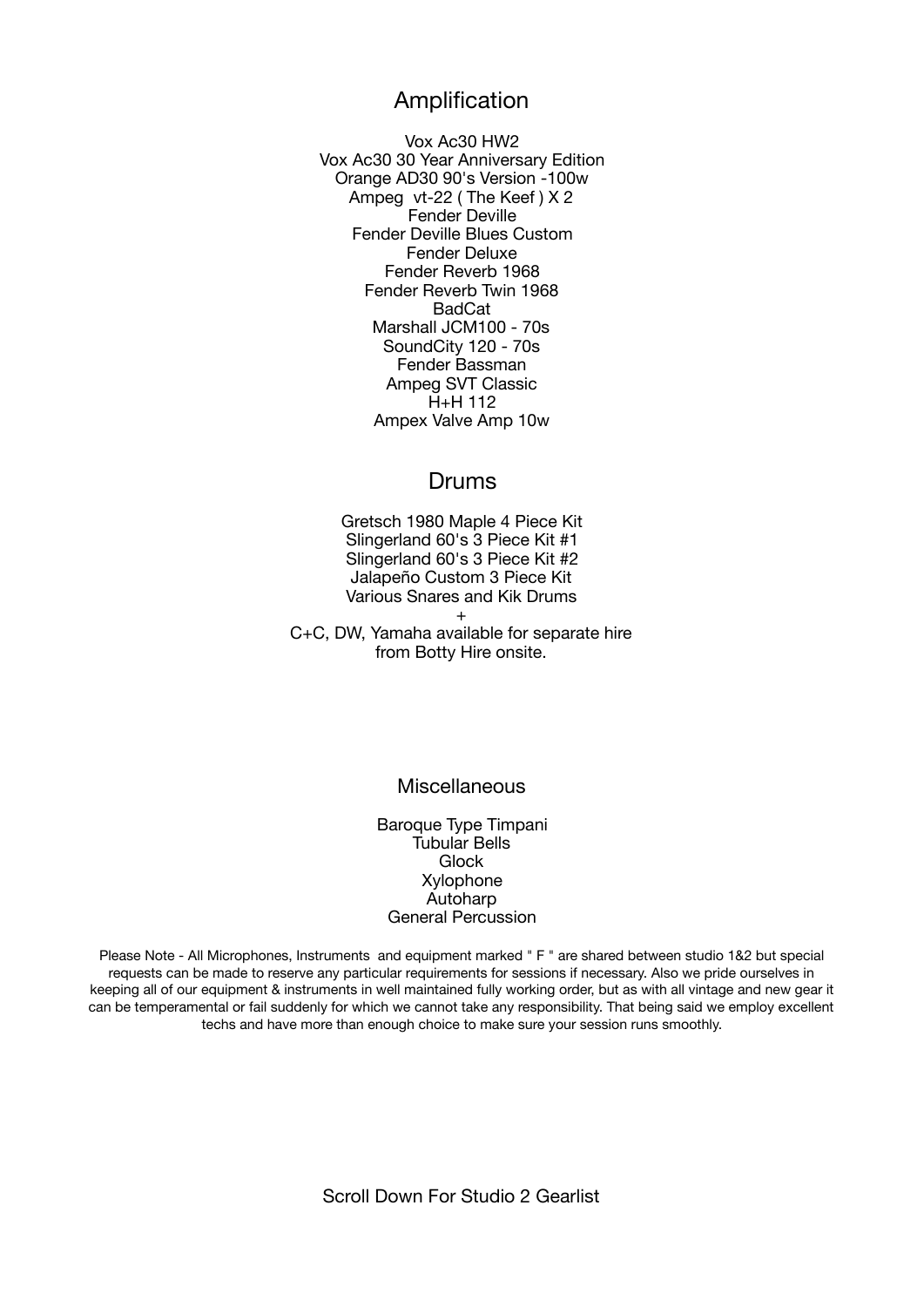# Studio 2

## Consoles

Trident TSM 40 Channel - 1978 Tweed 12 Channel -1976 'Ex Neve design' RCA Tube Mixer 1950s 4 into 1 Mono Mixer

## **Multitracks**

Protools HD Native System running on Mac Pro MCI JH16 -16 track 2" Tape machine

MULTITRACK RECORDERS TAPE (PLEASE ENQUIRE - EXTRA CHARGE)

## Stereo 2 Track Recorders

Studer A810 1/4" tape machine Studer B67 1/4" tape machine Revox A77 1/4" tape machine

# **Monitoring**

Unity Audio rocks Focal Twin6 Be Genelec 8050a Yamaha Ns10 Tannoy - Various Genelec Sub Auratone

# Outboard Mic pre's and Eq

Helios 69 Pre and EQ X 2 Neve 4080 - 4 x Neve 1080 Mic Pre - F Focusrite ISA115 Mono Mic pre & Eq x 2 DAV BG1 Broadhurst Gardens dual Mic Pre - F RCA Germanium mono Mic Pre - F Quad Eight AM4 Dual Mic Pre & DI - F Quad Eight LA24 Dual Mic Pre & DI - F SSL Fusion Stereo Mix Bus Processor Universal Audio Twinfinity Avalon U5 Bass Pre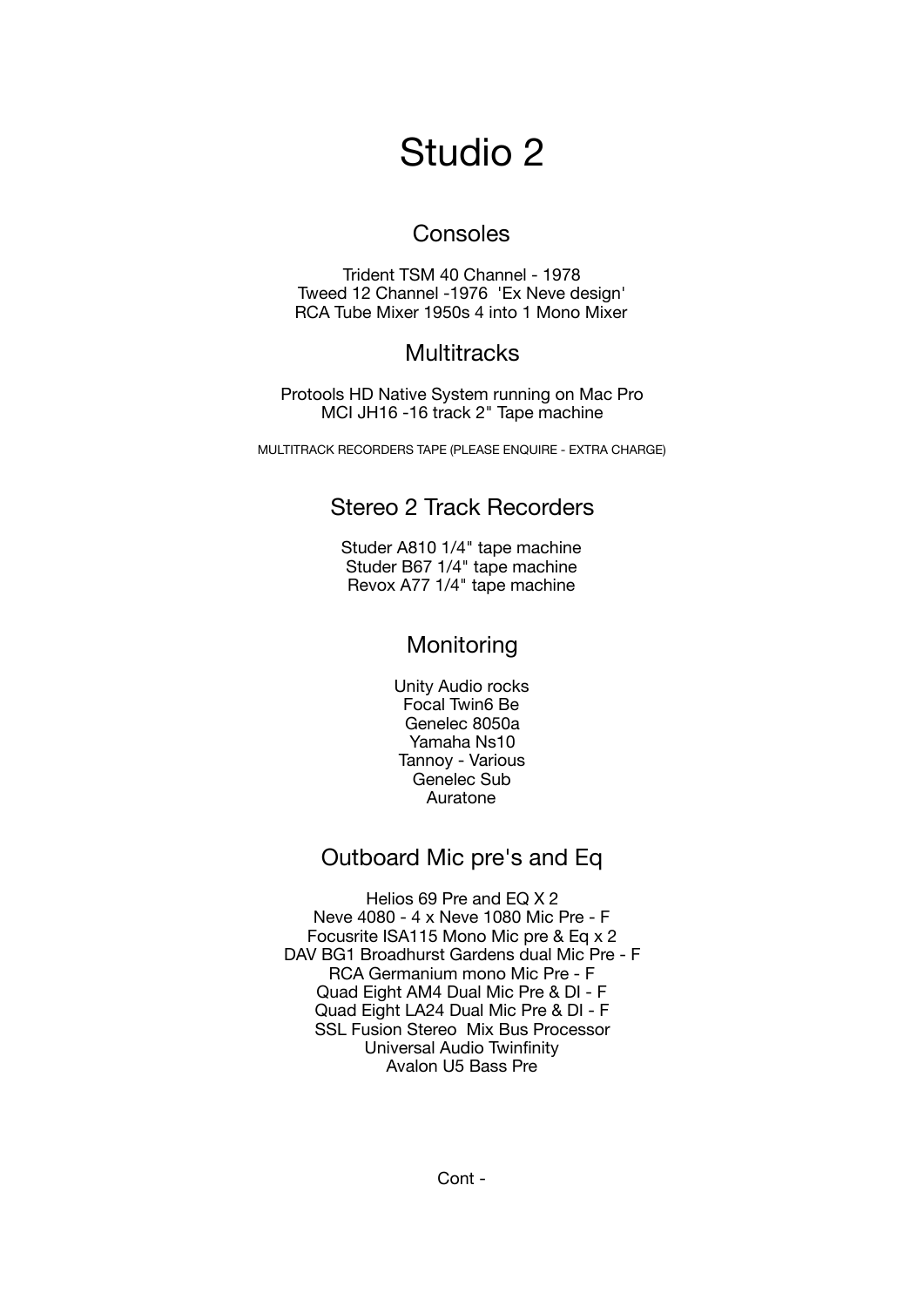### Outboard Compressors & Limiters

POM Fairchild 670 MkII Valve - F POM PYE Dual Mono Urie 1176 Drip Blue Stripe Flinn Audio 1176 Dual Mono Flinn Audio SSL G buss Type Empirical Lab EL8 Distressors X 1 Neve 2254 Compressor Limiter X 2 - POM Boiler Mk II Stereo Limiter-Distortion Unit

## Reverbs & Fx

Lexicon 480l with Larc Klark Teknik DN780 -F EMT 140 Plate - F AKG BX20 Spring Reverb Wem Copicat Line 6 Echo Farm Echoplex Tape Delay - F Korg SE 500 Tape Delay - F Electrix Warp Factory Vocoder - F

#### **Microphones**

Neumann U47 Longbody Tube ( Original VF14 ) Neumann U47 Fet Neumann U67 Tube Neumann U87 X 4 Neumann KM84i X 4 Neumann KM56 Tube Neumann M149 Tube BeesNeez M149 Tube Funkenwerk M49 Tube Peluso P12 Tube AKG C28 Tube AKG 414ULS AKG D12 AKG D112 X 2 AKG 451 X 5 AKG D224E X 4 Audio Technica 4047 X 2 Beyerdynamic M69 X 2 Beyerdynamic M88 X 2 Beyerdynamic M101N Beyerdynamic M260NC X 2 Ball & Biscuit Calrec CM 1050C CROWN PZM Boundary X 2 COLES 4048 X 2 Electrovoice RE20 X 4 Electrovoice RE16 Sennheiser 421 X 5 Shure SM7B Shure SM57 X 7 Shure SM58 X 2 Cont -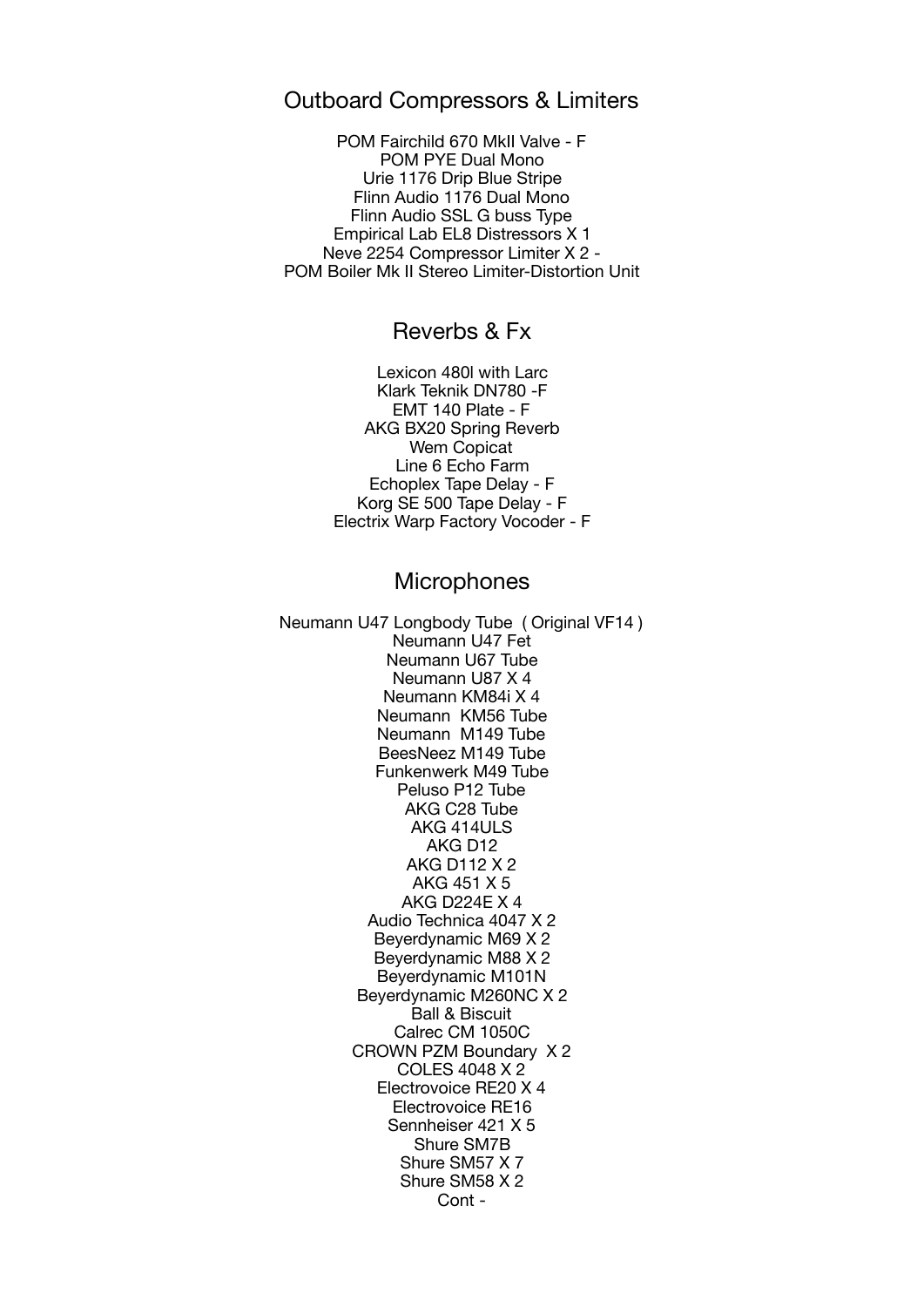Schoeps V4U X 2 Sub Kick - Custom Josephson C42 MP X 2 Cascade Fathead X 2 Siemens Binaural with Dummy Head

#### Keyboards

Piano

Steinway 9 Foot Concert Grand Piano 1920

#### Electro Mechanical & Organs

Rhodes 73 Mk1 Wurlitzer EP 200A Farfisa VIP Vox Continental 300

### **Synthesizers**

Roland Jupiter 8 Roland Jupiter 6 Roland Jupiter 4 Roland Juno 6 with Kenton Midi Kit Roland Juno 106 Roland Sh101 Roland Sh3A Moog Minimoog Model D Custom 1970s Minimoog Clone Moog Prodigy Moog Taurus II JEN SX1000 Logan String Machine Etherwave Theremin Doepfer Dark Energy Korg Delta Korg Mini 700s Siel Cruise **Stylophone** Styophone Gen 1 X Crumar Bit99 Roland System 1 Oberheim DMX Drum Machine

## Guitars and Basses

**Guitars** 

Fender Telecaster - 90s Fender Stratocaster - 90s Fender Baritone Guitar Hagström Viking Burns Marquee Harmony H100 Danelectro 12 String Fender 6 String Acoustic Fender 12 String Acoustic